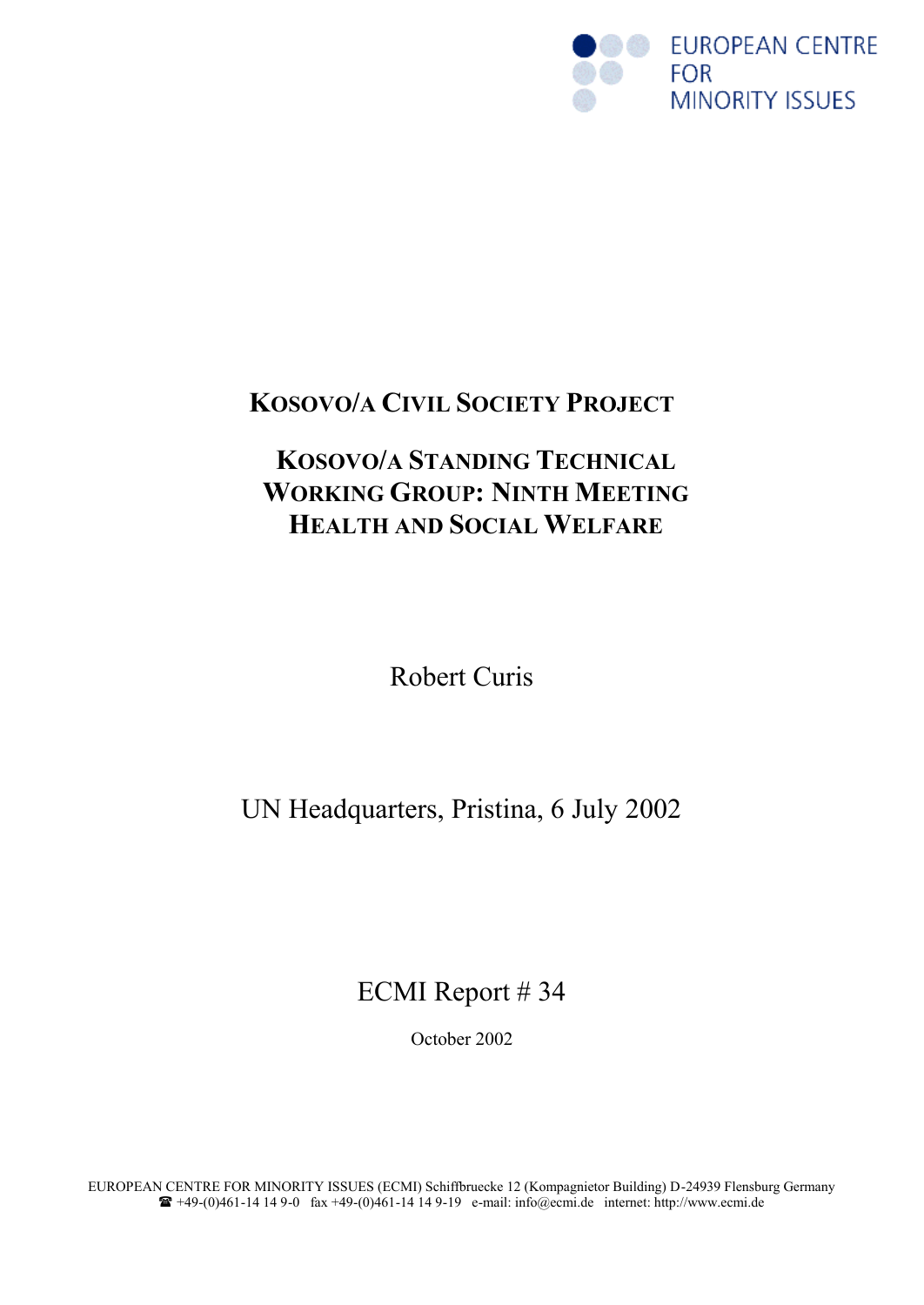ECMI Report # 34

European Centre for Minority Issues (ECMI) Director: Marc Weller

ECMI gratefully acknowledges the generous support of the Royal Danish Ministry of Foreign Affairs (FRESTA/Secretariat for Peace and Stability), the Stability Pact Fund of the German Ministry of Foreign Affairs and the Swedish Foreign Ministry.



Auswärtiges Amt







© Copyright 2002 by the European Centre for Minority Issues (ECMI) Published in October 2002 by the European Centre for Minority Issues (ECMI)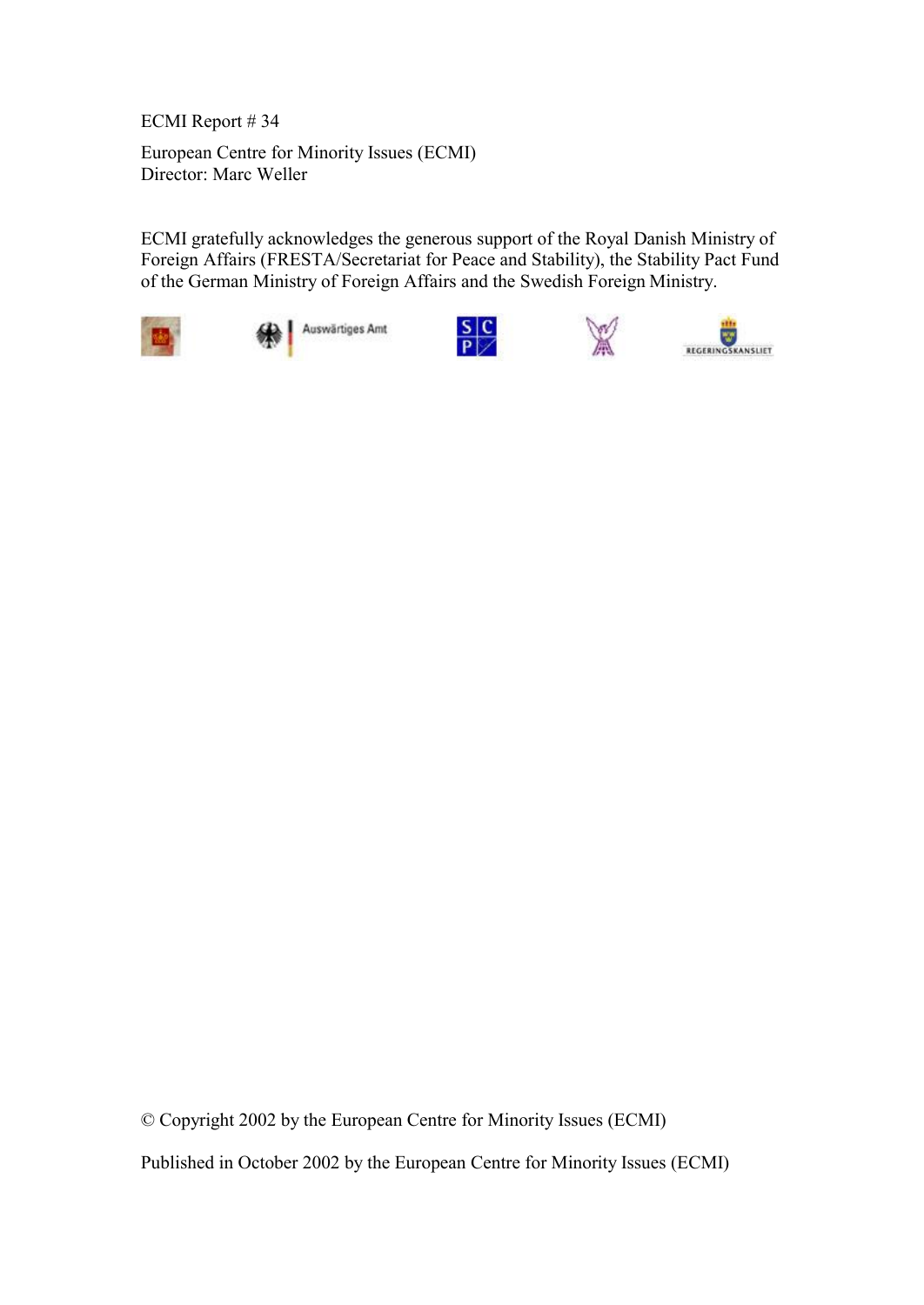### **CONTENTS**

| $\bf{I}$ .  |                                                                      |                                                                   |  |
|-------------|----------------------------------------------------------------------|-------------------------------------------------------------------|--|
| $\prod$ .   |                                                                      |                                                                   |  |
| Ш.          |                                                                      | Situation Analysis: What Shapes and Has Been Shaping the Delivery |  |
|             |                                                                      |                                                                   |  |
| IV.         | The Ninth Meeting of the Standing Technical Working Group: Reforming |                                                                   |  |
|             |                                                                      |                                                                   |  |
|             | A.                                                                   |                                                                   |  |
| $V_{\cdot}$ |                                                                      |                                                                   |  |
|             |                                                                      |                                                                   |  |
|             | $A_{-}$                                                              |                                                                   |  |
|             | B.                                                                   |                                                                   |  |
|             |                                                                      |                                                                   |  |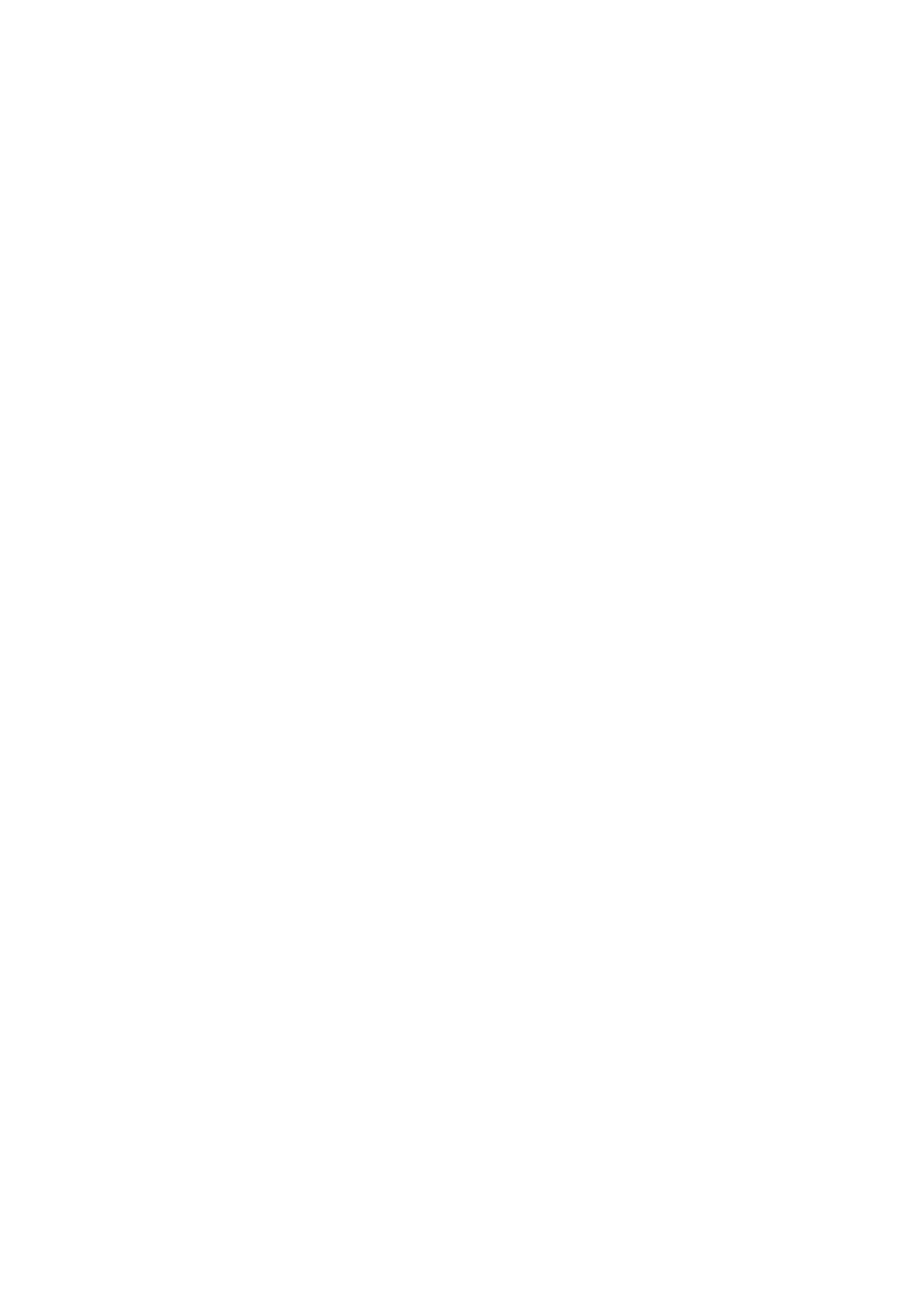#### **I. Introduction**

The Standing Technical Working Group was established in March 2001 to address important issues of public policy in Kosovo/a at a technical level. It is composed of experts from Kosovo/a NGOs, the political parties and other civil society representatives. Its membership is fully interethnic and it prides itself on being able to conduct debate in Kosovo/a in an interethnic way. The Group reviews technical aspects of current policy and formulates proposals and critical questions in relation to them. It then seeks to engage the relevant appointed local and international representatives on these issues. In response to the changed political environment in Kosovo/a following the Assembly elections in November 2001, the Group sought to enhance its role in public policy analysis and development through the establishment of four expert working groups. These Expert Committees (ECs) would devote their activities in 2002 to monitoring policy developments in four areas considered most relevant to the needs of all communities in Kosovo/a. One of these is the Expert Committee on Health and Social Welfare.

#### **II. The ECMI Expert Committee on Health and Social Welfare**

The ECMI Expert Committee (EC) on Health and Social Welfare commenced its activities in April 2002 by seeking to provide a forum for fostering dialogue between the evolving ministerial authorities in Kosovo/a and local and international experts engaged in health care and social welfare. This process aimed to parallel the transference of competencies from UNMIK's Department of Health to the newly established permanent institutions of the Ministry of Health, and assist policymakers in identifying issues of common concern to all communities of Kosovo/a. Through a series of regular meetings with the relevant policymakers and practitioners, the EC further sought to broaden the consultative process of decision-making on matters of health care and social welfare, and promote an exchange of ideas on ways of improving the provision of these services 'on the ground'. These meetings and interviews also enabled the EC to gain a better understanding of the policy priorities and main issues that confronted the newly established Ministry of Health, as well as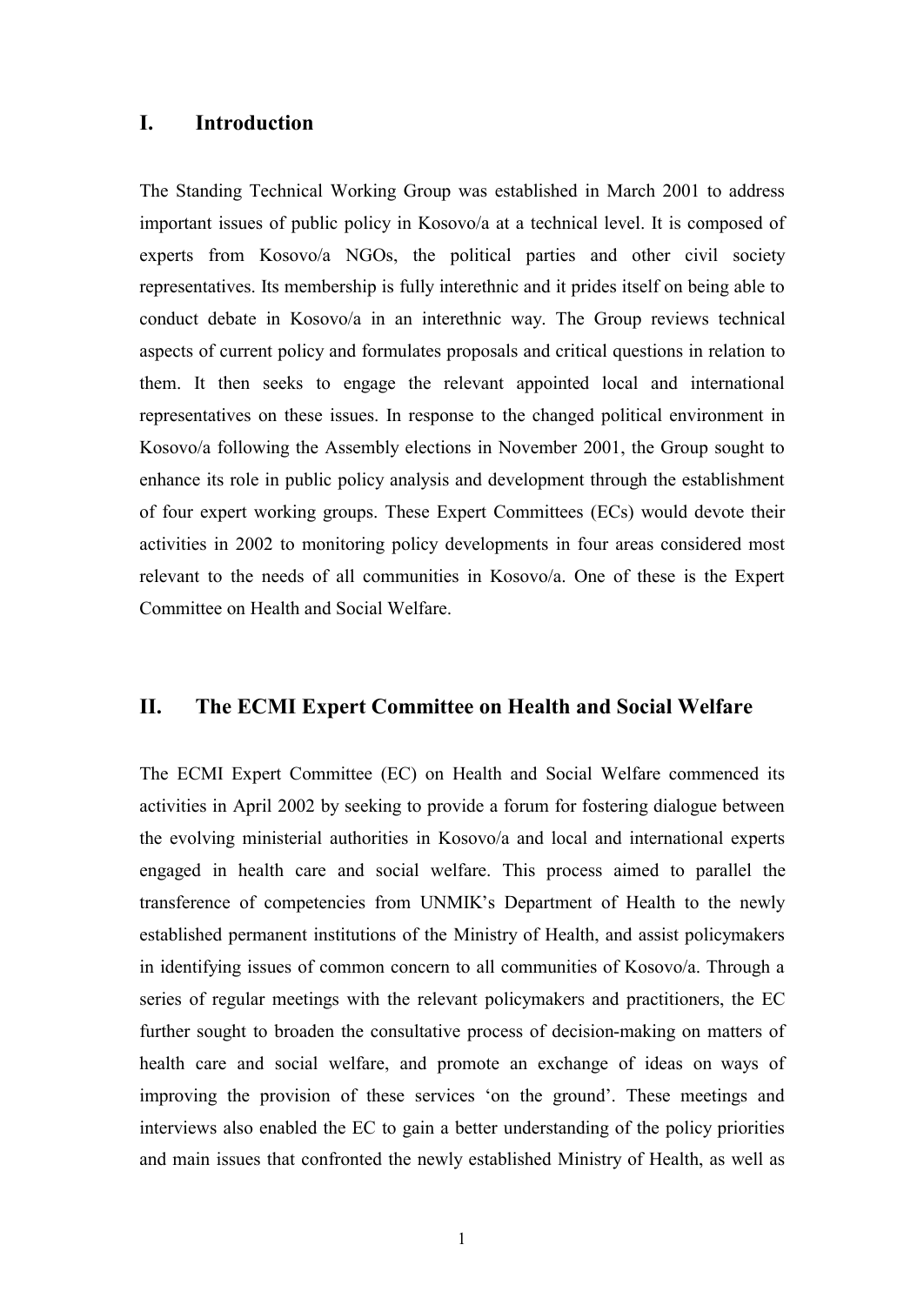provide access to pertinent information and data on health care provision in Kosovo/a. In its consultations, the EC on Health and Social Welfare took as a starting point UNMIK's White Paper 'Health Strategy (Policy) for Kosovo' which had been published in February 2001. The EC also sought the advice of external expertise on how to provide a more up-to-date analysis of the state of health care provision in Kosovo/a and undertook to analyze the wider political circumstances in which health care reform needed to progress.

## **III. Situation Analysis: What Shapes and Has Been Shaping the Delivery of Health Care Provision in Kosovo/a?**

In institutional terms, Kosovo/a currently spends a meagre 6.37 per cent of its GDP on health care. By way of public expenditure, this represents a figure of \$50 per capita, which is wholly inadequate to provide a comprehensive health care system to cover the approximately 2 million inhabitants of Kosovo/a. Even given this expenditure, over half of this amount is obtained through private sources, usually via the (unregulated) private sector. Health care eligibility in Kosovo/a is also based on ability to pay, which makes the current system not only inequitable but also disadvantageous to the poor. At its current level of expenditure, therefore, the Kosovo/a health system would be able to sustain itself at the current level of functioning only if major shifts in allocative and technical efficiency are made in three main spending areas: manpower, hospital efficiency, and pharmaceutical procurement, distribution and utilization.<sup>1</sup>

Ongoing international and domestic confusion on health care administration and relative competences also hinders the implementation of any effective strategy for constructing a fully-functioning health care sector. This can be attested to by an incident in April 2002 when the newly appointed Minister of Health, Numan Balic, was denied access to a predominantly Serb community health clinic in a mixed (Albanian, Serb, Roma) suburb of Pristina. The Minister, a Bosniac (Muslim Slav),

 $\overline{a}$ 

 $<sup>1</sup>$  Data from "Health Financing Kosovo", presentation delivered by George Boulton to the STWG on 6</sup> July 2002.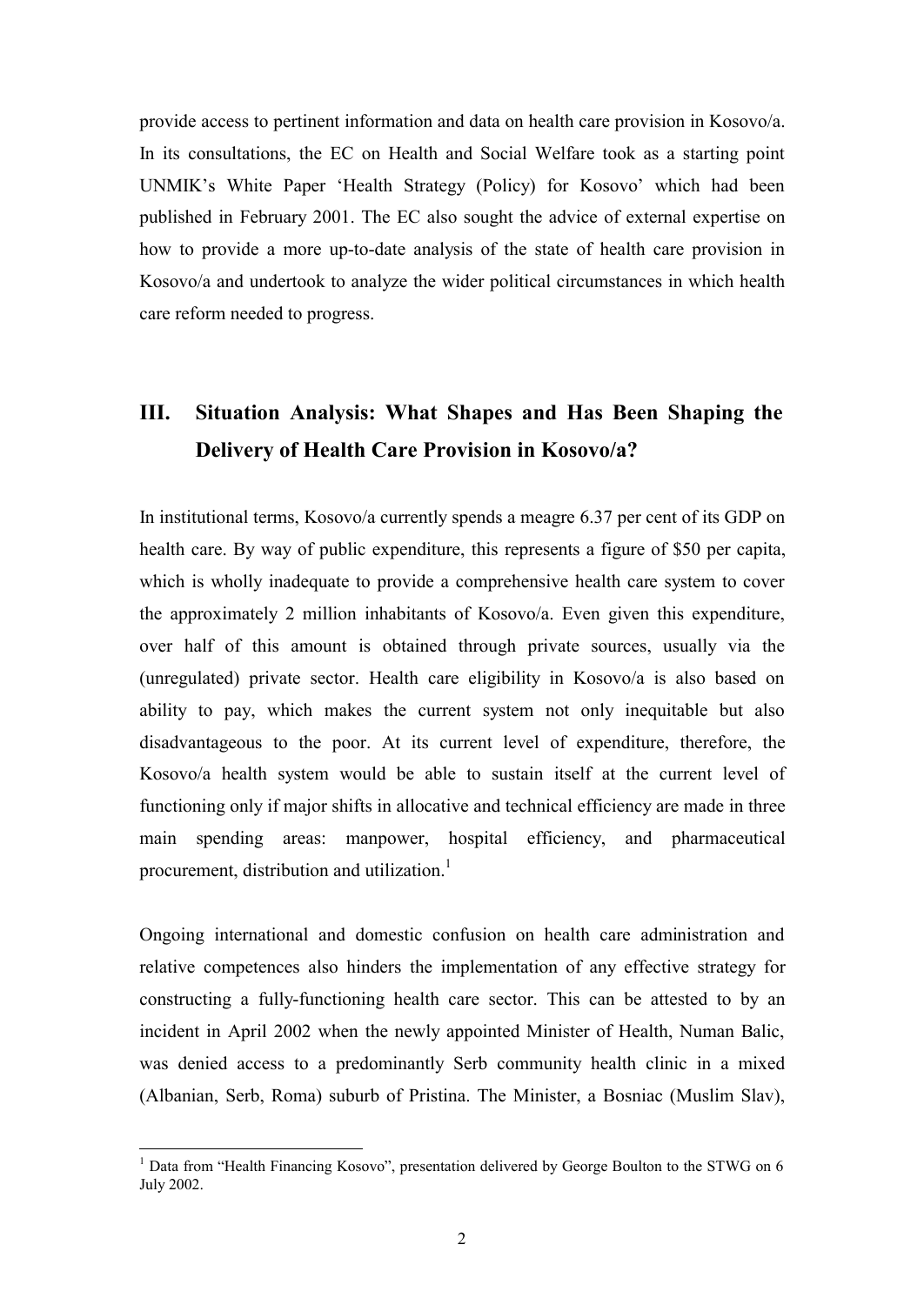was unable to persuade the Russian KFOR troops guarding the clinic to allow him to survey the premises, although he was allowed to do so in his official capacity.

A similar incident in September also demonstrates the level of suspicion prevalent between the majority and minority communities. In this case, hardline Serbs threw eggs and other projectiles at an international civilian administrator as he entered a clinic in the ethnic Serbian village of Gracanica (a suburb of Pristina). The fears and reactions appeared to have been encouraged by misinformation from the Serbian media, which had reported that the clinic and its employees were at risk of being taken over by the majority Albanian-led hospital system of the municipality of Pristina. The international municipal administrator subsequently resigned his position a week after this incident, citing the seemingly insurmountable difficulties of trying to satisfy international and simultaneously local interests.

In the same month, the Union of Health care workers in Kosovo/a went on strike, highlighting indigenous frustration at the current state of the health care sector. The aim of the strike was ostensibly to bring about better working conditions and higher wages for health care professionals, although the organizers within the union reported that they did not expect any positive response to their concerns. It was later conceded that a further aim of the strikers had been to send an important message to the new ministry.<sup>2</sup>

This level of frustration is compounded by the inadequate provision of service in Kosovo/a, and the lack of accountability currently in operation. Apart from the Pristina University Hospital Centre for tertiary medical services – the only tertiary care centre in Kosovo/a – there are limited regional provisions, such as hospitals for secondary health services, located in Peje, Gjakove, Prizren, Gjilan and Mitrovica; the family medical centre for primary health services; the public health institute; and various dentistry services. From September 1999 through June 2002, there have been more than five directors to the Pristina University Hospital Centre. In September 2002, the civil courts of Pristina began hearing four separate lawsuits filed against either medical staff and/or the Pristina University Hospital Centre itself.

<sup>&</sup>lt;sup>2</sup> September 2002, ECMI Expert Committee discussions with a Kosovo/a Health Care Union official.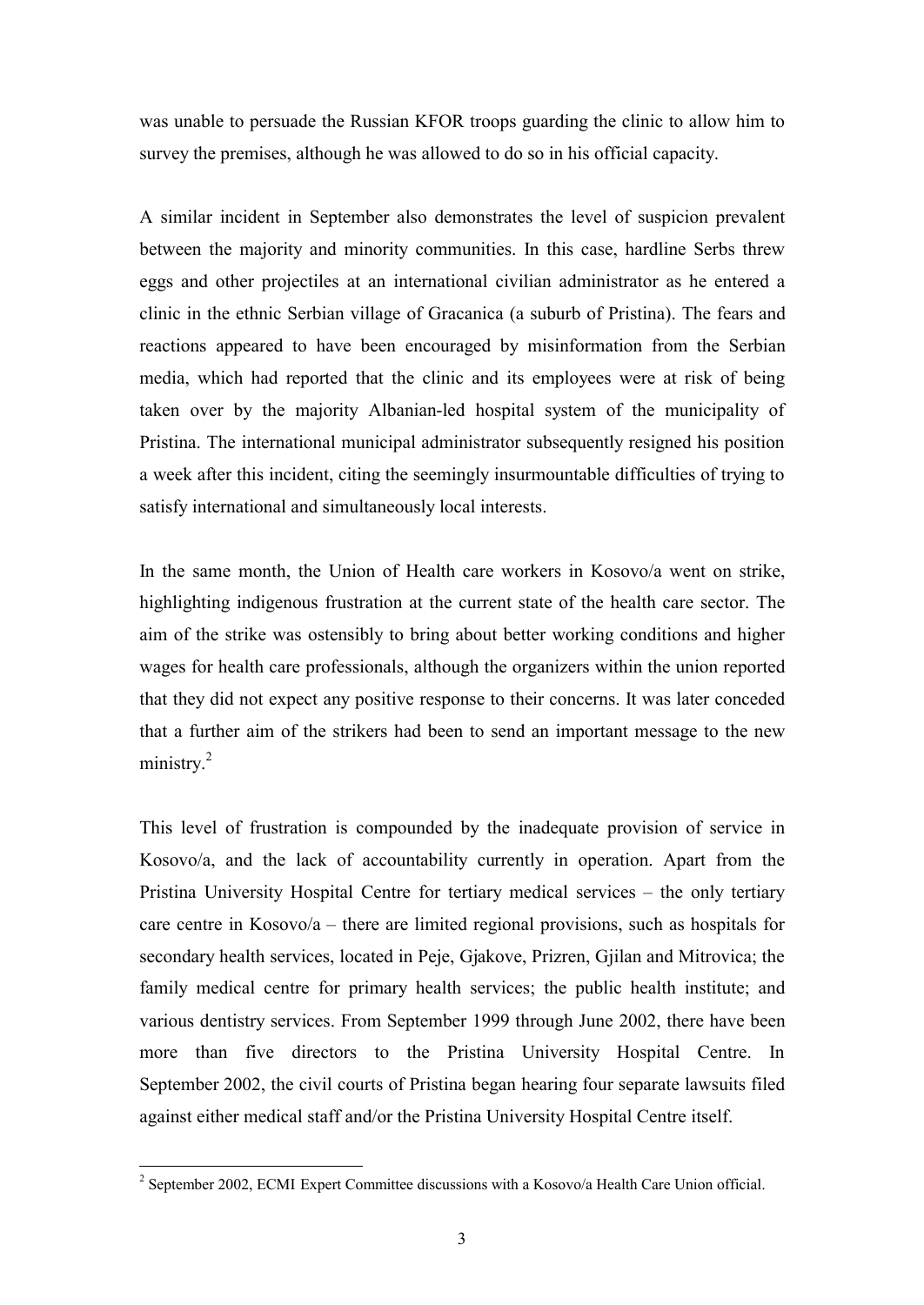In late summer 2002, the US non-governmental organization Mental Disability Rights International released a report citing physical violence, sexual abuse and unsanitary and humiliating conditions in the mental hospital in Shtime.

This situation outlined above should highlight the urgency of the need for greater partnership and measurable progress in rebuilding Kosovo/a's faltering health services. The facts also call for more serious consultation and coordination between the local actors and international community representatives (WHO, UNMIK, EU, World Bank, relevant NGOs, and others) that are engaged in Kosovo/a's health care reform. With this in mind, ECMI's multiethnic EC on Health and Social Welfare sought to initiate a collaborative process for achieving sustainable improvements in Kosovo/a's health care system, to identify areas in need of urgent improvement, and to develop concrete recommendations for contributing to the process of reform.

On 6 July 2002 the Expert Committee on Health and Social Welfare hosted a workshop to address its concerns and outline its recommendations for implementing much needed improvements in all aspects of Kosovo/a's health care system. The ongoing forum of the Standing Technical Working Group (STWG) was convened, and relevant local and international policymakers and practitioners from the fields of health and social welfare were invited. A summary of the debate is outlined below.

## **IV. The Ninth Meeting of the Standing Technical Working Group: Reforming an Ailing Health Sector**

The ninth session of the STWG took place at the UN Headquarters, Pristina, on 6 July 2002.<sup>3</sup> In preparation for the meeting, the Expert Committee on Health and Social Welfare had met over nine times and established a number of key objectives. These were:

 $\overline{a}$ 

<sup>&</sup>lt;sup>3</sup> The facilities and translation equipment for the meeting were generously provided by UNMIK, the translators were provided by ECMI.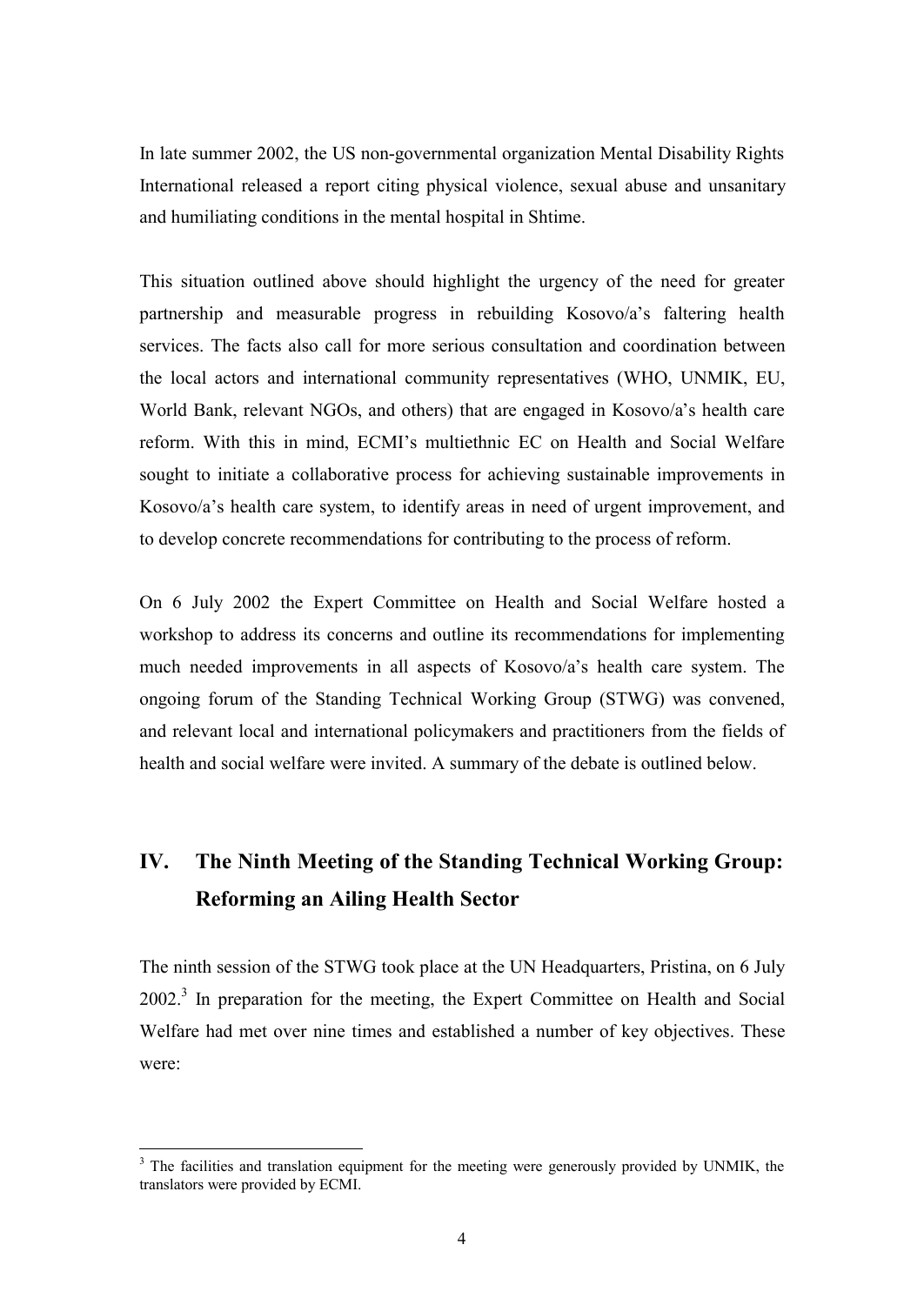- To reinforce key issues raised in UNMIK's White Paper 'Health Strategy (Policy) for Kosovo', published in February 2001;
- · To provide a forum for the majority and minority communities in Kosovo/a to discuss critical issues in health sector reform;
- · To critically examine and, if necessary, challenge the new Ministry of Health representatives in respect to their obligations to identify and implement systemic reforms in a timely manner;
- To increase awareness of the dismal state of Kosovo/a's health care system;
- · To guide the debate and collaboratively formulate constructive policy recommendations, with the input and assistance of external experts, and with a view towards translating these recommendations into operational terms.

The workshop took the form of three interrelated sessions of joint dialogue so as to facilitate collaboration and constructive debate. Each session was chaired by a member of the Expert Committee, Dr Adem Limani, Dr Izet Sadiku, and Dr Luan Jaha respectively. The programme of the workshop is appended to this report.

#### **A. Summary of the Proceedings** <sup>4</sup>

 $\overline{a}$ 

Starting from an overview of the present state of the Kosovo/a health care system, the first part of the discussion addressed key questions concerning primary, secondary and tertiary health care provision in Kosovo/a as well as touching on related issues in social welfare provision. The debate then proceeded to examine questions relating to the viability of funding a sustainable and comprehensive health care system, given the limited resources available under the constraints of present public expenditure. Here, the debate touched on issues ranging from the provision of affordable and equitable health care insurance to questions of balancing public and private health care provisions. Topics such as regulation of the private health care sector and the need for adequate provision of funding to finance the public sector were also addressed.

<sup>&</sup>lt;sup>4</sup> The account that follows summarizes the discussion and debate of the proceedings. This account has not been reviewed by any of the participants and does not claim to reproduce the views of invited experts or each member of the Group.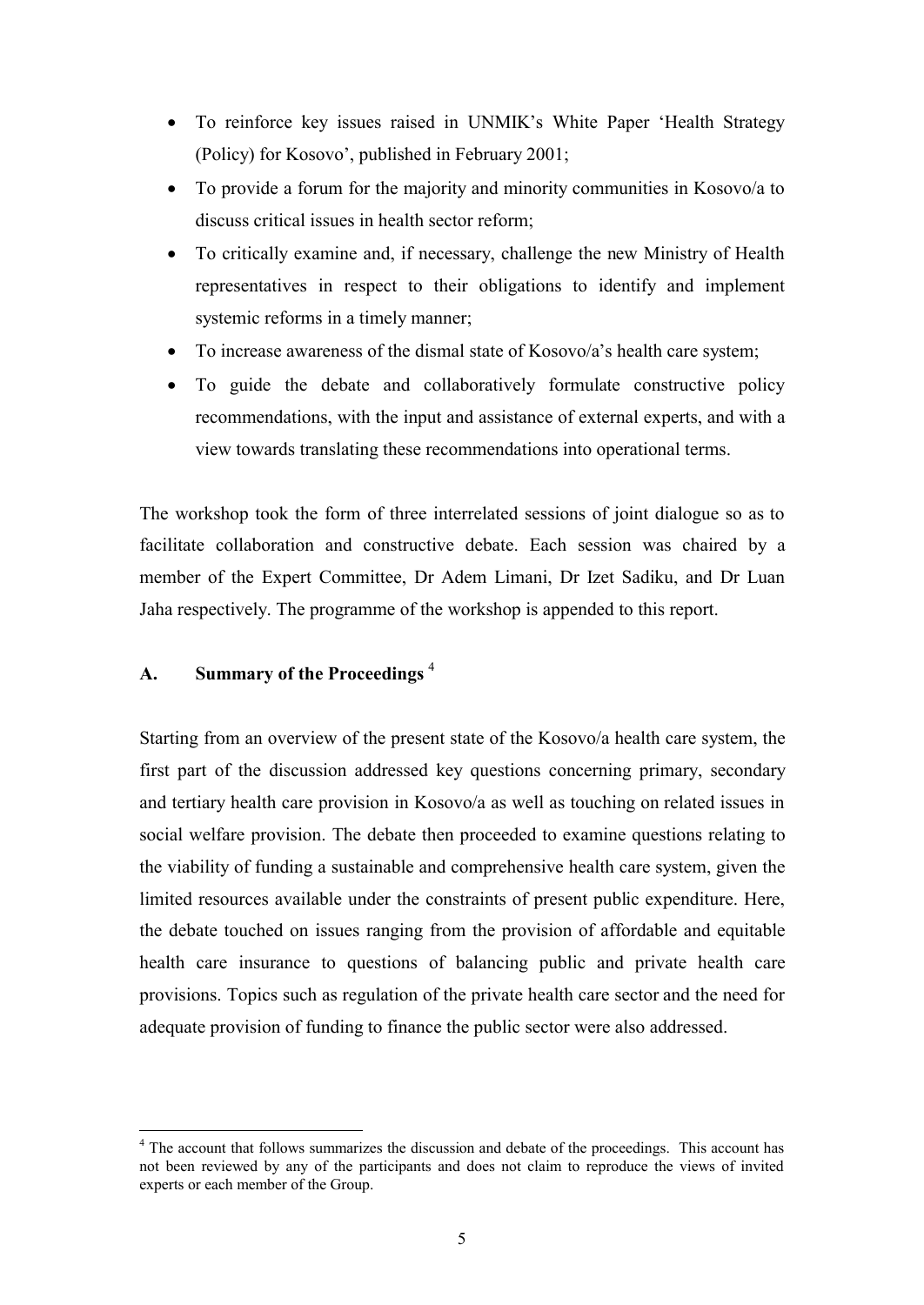In general, there was strong consensus among the participants that the focus of the actors in health care reform should aim to do just that: reform rather than 'reinvent the wheel'. With this in mind, the Expert Committee and the STWG embarked on a discussion of the positive and negative developments that had so far come about in the attempt to reconstruct Kosovo/a's health system, and tried to evaluate where reform had proved valuable. Perhaps the most destabilizing factor, it was highlighted, had been the frequent changes made at senior level within the University Hospital Centre in Pristina. Although it was conceded that these changes were perhaps unavoidable, it was noted that the five local directors who had held the post in a period of less than three years had been subject to minimal accountability – both bureaucratic and political. It was further stressed that the frequent turnover in this most visible of positions had also hampered the efforts of internationals and locals to establish an effective working agenda to implement reforms.

Although it was conceded that there had been and will continue to be ample discussion regarding the size of the workforce employed in Kosovo/a's health sector and the number of hospital beds available, it was questioned who had the practical as well as theoretical competence and responsibility to actually implement reform. Despite receiving the second largest portion from the Kosovo/a Consolidated Budget, it was highlighted that several serious and painful cost cutting measures still needed to be implemented. Even though there was general agreement that the current levels of staffing and bedding were unsustainable, it was generally felt that neither the international nor local leadership had been willing to take responsibility for implementing cuts.

On the question of basic provisions, it was widely agreed that the Ministry of Health needed to find a more suitable method of distribution, production and regulation of pharmaceuticals and medical supplies. Despite supposed investments and donations in this sector, it was stressed that in practice there had been a gross failure in the supply of pharmaceuticals and basic equipment. By way of example, it was noted that Pristina's main hospital lacked basic serums and even such basic equipment as tongue depressors. It was also observed that patients were required to 'pay as they go', in other words, in-patient medication would only be administered to a patient once payment had been made.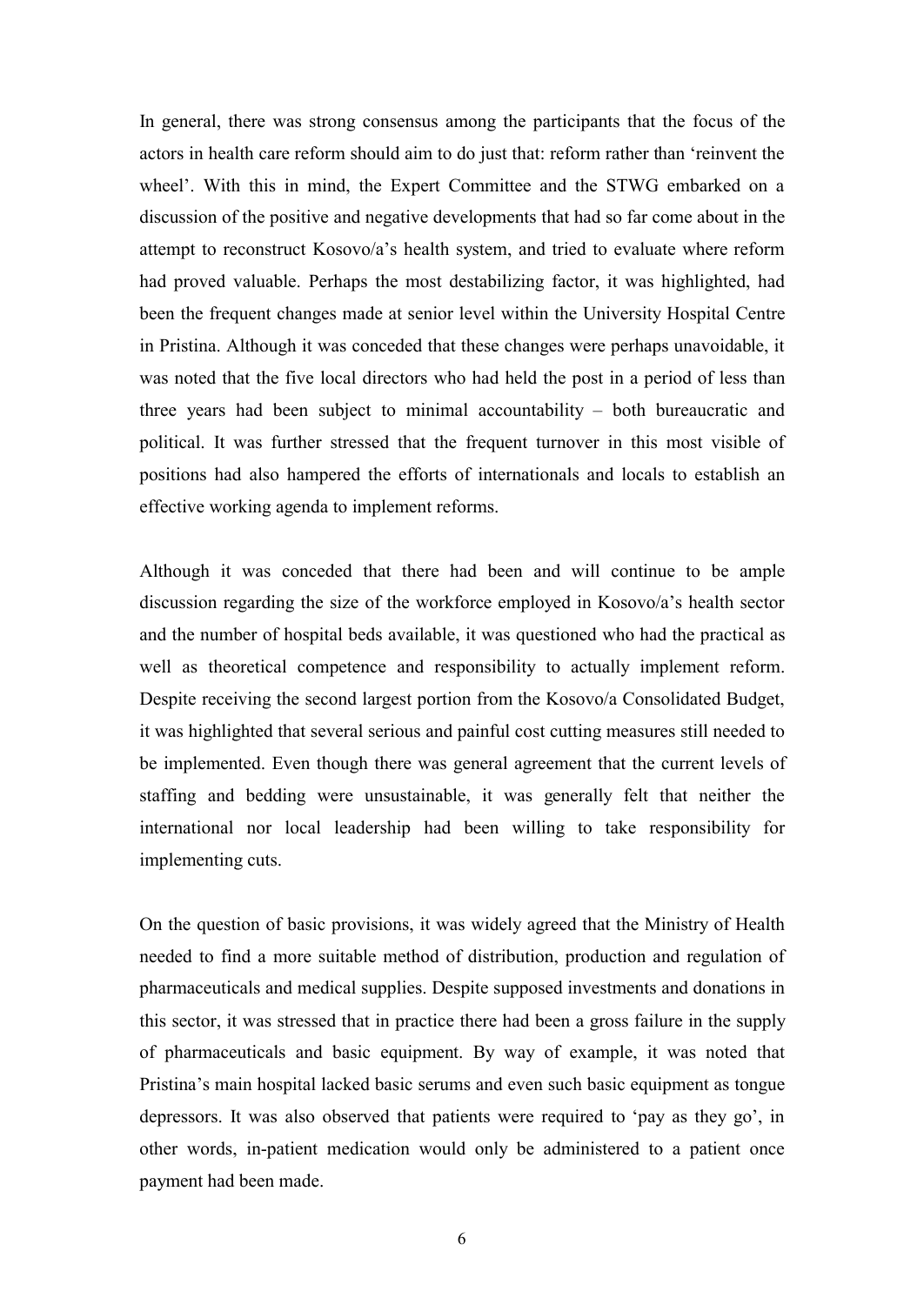On questions of health care strategy, it was noted that the Minister of Health needed to define a clear policy. It was generally observed that after three months in office, health sector employees had received no new information nor been consulted on policy and objectives. Owing to a lack of direction and transparency within the Ministry, there had also been heightened fears amongst health care providers about their future. Concern was also expressed about the nature of the new post. It was noted that the incoming Minister had been politically appointed and would therefore face the challenge of working within a more open and less politicized environment. It was further noted that the vision for the health care system in Kosovo/a that had been set out by the international administration had consistently been to establish a nonpoliticized health care bureaucracy, beginning with the Permanent Secretary working directly under the Minister. The need to establish such a non-politicized bureaucracy was strongly endorsed by the health care providers.

The human factor in health care delivery in Kosovo/a was also highlighted as a serious issue worthy of attention. It was observed that current service levels were less than adequate. In addition, there were serious lapses in discipline and little opportunity for either user or provider of health care services to redress these shortcomings. It was noted that the denial of services in order to promote personal gain was a frequent problem; for example, patients were often refused tests in state run clinics in order to artificially inflate demand for these tests privately. A further problem outlined was the widespread inability to tackle basic problems. It was noted that the Ministry, directors, providers, patients and even international donors had continuously ignored fundamentals like cleanliness, and that this inability to establish basic minimal service standards reflected poorly on all involved.

On the issue of finding a practical balance between private and public health care provision, it was noted that the private delivery of health care services in Kosovo/a was now a reality. As a consequence, it was highlighted that patients were seeking care in private clinics that were not regulated, licensed, or even legal. It was therefore stressed that the Ministry should work closely together with international advisors to initiate drafting of private health care legislation, which can subsequently be put before the Assembly for debate. It was observed that private sector health care would stimulate competition, leading to immediate improvements in the level of services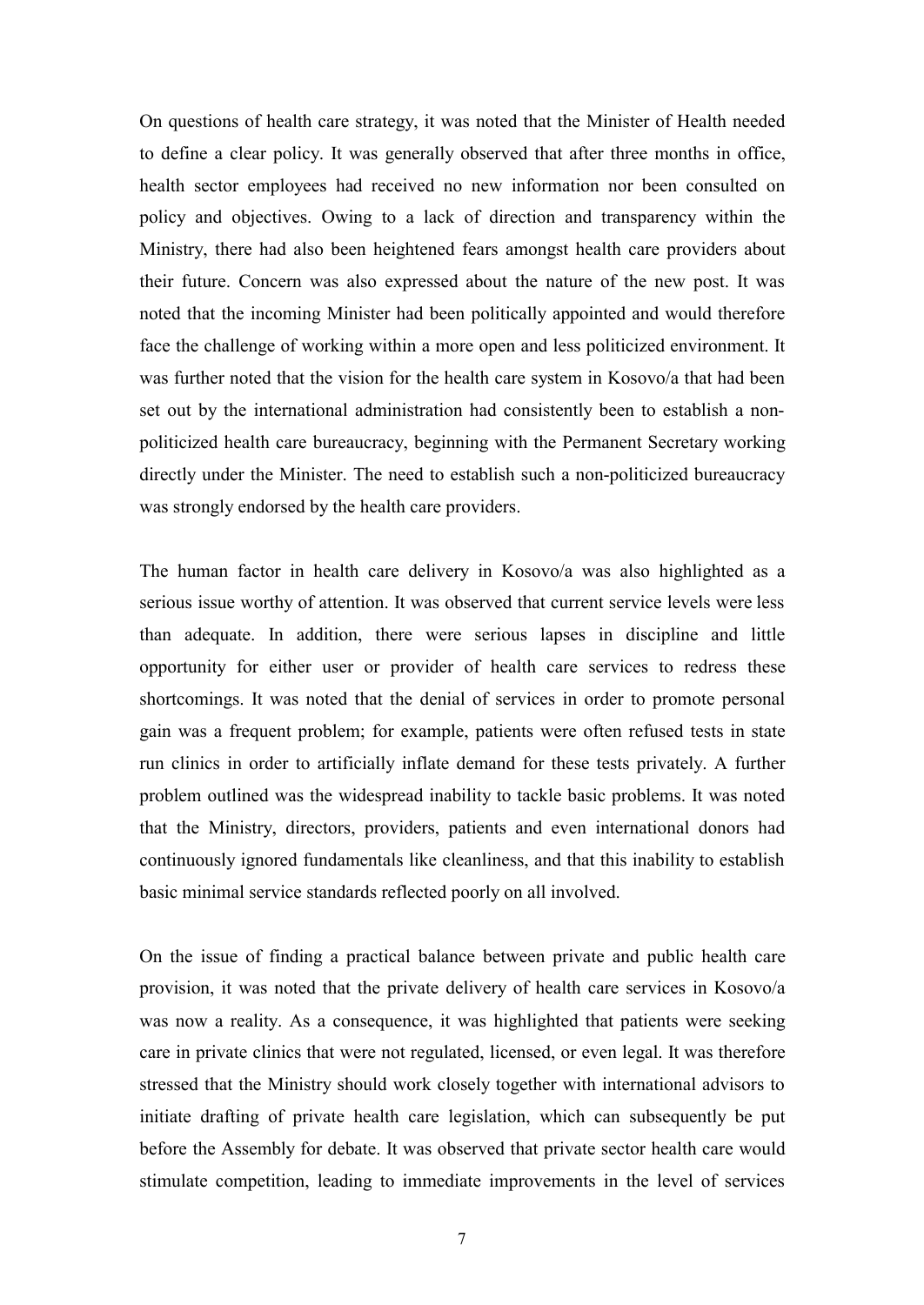offered by the state managed system. Moreover, it was noted that tax revenues could be gained by regulating the business of private health services.

### **V. Conclusions with Recommendations**

At the conclusion of the session, the Chair put the recommendations of the Expert Committee on Health and Social Welfare before the entire STWG. These recommendations had been generated through a process of consultation and discussion among members of the Expert Committee, local and international experts, and members of the STWG plenary. The plenary examined these recommendations and offered criticism and suggestions that were generated during the debate and hence incorporated in the final text. The recommendations outlined below were approved unanimously by the STWG. The Health and Social Welfare Expert Committee was then charged to proactively engage the relevant policy- and decision-makers in health and social welfare to take account of these recommendations when addressing questions of implementing health sector reform.

#### *General Recommendations on the Organization of the Kosovo/a Health Service*

1. The Kosovo/a Health System should be developed as a unified system for the entire territory and all of its residents. The Group considers that parallel systems that have developed in the enclaves are damaging and counterproductive for minority integration into Kosovo/a society. The Expert Committee on Health would like to encourage any of the special examples of multiethnic functioning of the health system.

2. Free and equal access for all the residents of Kosovo/a should be the basis of the health system in Kosovo/a.

3. The building and the functioning of the Kosovo/a health system should reflect the interests of its three constitutive parts – the patient, the employees of the Health Services and the state. The dynamic between these three parties should guarantee a better protection for the health of the citizen (person), high working standards for the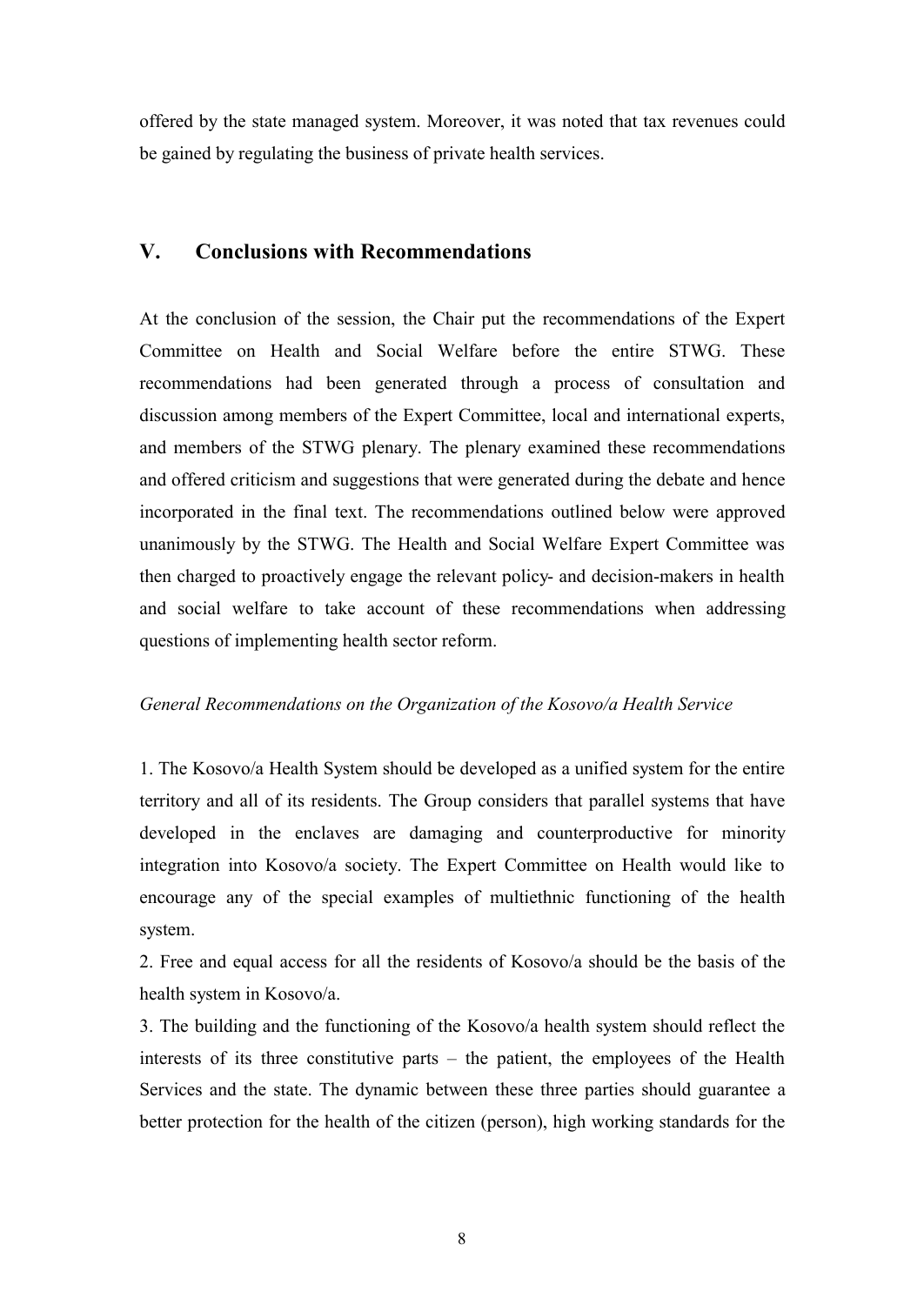employees of the health industry and at the same time it should minimize the expenses of the state budget.

4. In order to develop the above-described health system, the active participation of all of its components is necessary.

5. The Group considers that the current practice of supporting the health system directly and only through the state budget should be changed and health institutions should find alternative financial means. The Group proposes that the government urgently enables the existence of a Health Security Fund and legislation that would provide the necessary conditions for the health institutions to generate funding for themselves.

6. The health system of Kosovo/a should be based on positive practices from the past by also being self-critical of the weaknesses that characterize it today. Moreover, it should be led by clear visions for the future and it cannot afford to be an open field of improvisations and experiments. Considering that in 2001 UNMIK's Department of Health, in cooperation with some local expertise, produced a strategy for the Health Sector, ECMI's Expert Committee proposes that the new competent institution (i.e. the Ministry) reaffirm the previous strategy or develop their own medium- and longterm strategy. This new strategy would ensure local ownership of the necessary reforms in health services. Such a strategy should consider the needs of all the residents of Kosovo/a and it should be based on the existing national potentials and abilities.

7. Kosovo/a has a dual form of leadership (local and international). In order for this duality to produce positive outcomes in the health sector, all activities and initiatives for this sector should be well coordinated and pre-planned.

8. The health system of Kosovo/a should guarantee health services of the highest quality and to realize this, the health system should reorganize its existing resources as well as attempt to assure the development of new ones. The Group strongly encourages any steps toward building management skills among the Kosovars but expressed itself strongly against the current practice of political nomination and employment of health sector employees. The Minister's role and the chain of responsibility within the Ministry must be clarified to optimize positive outcomes. Furthermore, the Group expects for the relevant local and international authorities to publish within their strategy a clear list of relevant benchmarks with which progress can be measured.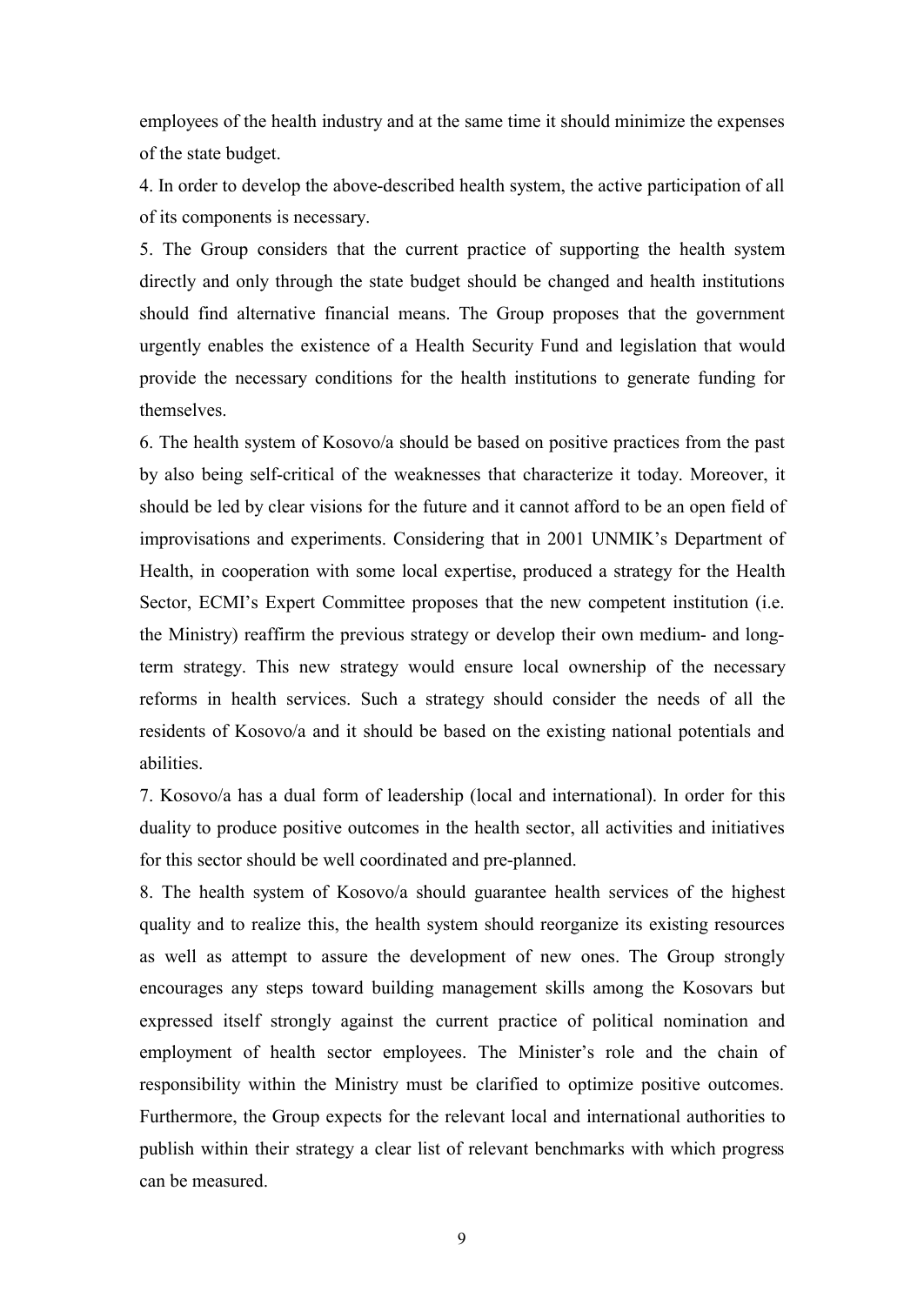9. A necessary condition to guarantee better health is a higher quality of health services. This higher quality should be attained first through an increase in the quality of studies offered at the Faculty of Medicine and secondly through the application of the same standards in all of the institutions of Kosovo/a that provide health services.

10. The Group expects relevant authorities to recognize and formally implement the private health sector in Kosovo/a. The first step would be to provide the necessary legislation to regulate, but not inhibit, the private sector. This legislation should guarantee the equality of the development of both public and private sectors as well as incorporate the private sector in the overall strategy for the development of the health system in Kosovo/a.

11. The Ministry should give special importance to the renewal of the local institutions of pharmaceutical production  $-$  this would lower the cost of medicines, improve supply, and simultaneously increase employment.

12. The Ministry must find a more suitable method of distribution, production and regulation of pharmaceuticals and medical supplies. Despite supposed investment and donations in this sector, in practice there has been a gross failure in the supply of pharmaceuticals and basic equipment. Pristina's main hospital lacks basic serums and even tongue depressors.

13. The Health System of Kosovo/a must have locally based rehabilitation centres. These would assist a broad range of patients: individuals recovering from injuries, and those with disabilities.

14. The Group recommends the immediate incorporation of legislation required for appropriate penal measures and rehabilitation for individuals with clinical psychiatric problems – establishing separate punishments and treatment for the psychotic as opposed to common criminals.

#### *On Primary Health Services*

1. A well-functioning primary health care sector in Kosovo/a needs to be an integrated system that would serve all ethnic groups without discrimination.

2. In order to incorporate the many new primary health care centres and clinics, the Department of Health Services within the Ministry should urgently provide direction standardizing the practice of medical record keeping.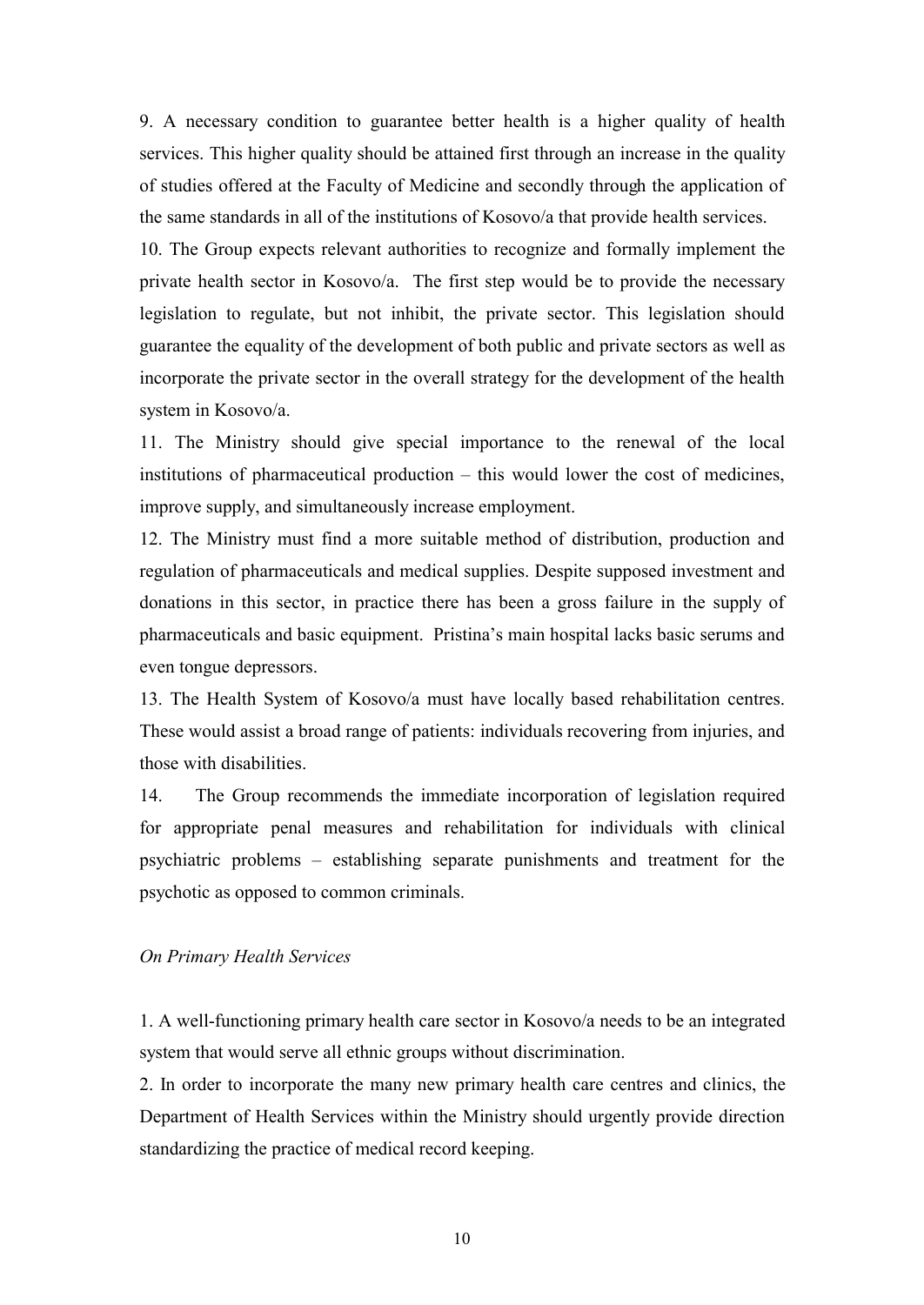3. The Ministry should direct investments to improve the capacities of the current polyclinic in Pristina and other large primary care clinics in Kosovo/a. This could be coordinated by a more active (i.e. visible and transparent) role of the Department of Investment Coordination within the new Ministry's Department of Strategic Management.

#### *Recommendations for Secondary and Tertiary Health Services*

1. Regulations for hospital management: choosing the right hospital managing staff, monitoring their work and establishing a reporting system for their work. Formally the necessary requirements for 'choosing', 'monitoring', and 'reporting' exist but the current implementation is faulty. Main standards that need to be considered are: professional qualifications, professional experience, accomplishments and the support from the rest of the staff.

2. Rational use of the existing capacities of the staff. Kosovo/a has limited space capacity where the secondary and tertiary services are concerned and this limited space is inadequate. Even with the most limited but targeted investments, secondary and tertiary capacities could become more functional. In terms of human capital in the secondary and tertiary services sector, Kosovo/a has a limited but effective cadre of professionals that were educated outside Kosovo/a, mainly in other ex-Yugoslavia centres. The rational and effective use of existing human capacities would also make future health care better than the current system.

3. Secondary and Tertiary Staff: the greatest proportion of health staff in Kosovo/a is employed in the secondary and tertiary health services. The staff for the secondary health care services is sufficient. It is not used in the best way, however, because the professional level and their activities are beyond the control of the Ministry. Adequate staff for the tertiary health services exists in most parts of Kosovo/a. However, in this sector the capacities of the staff are not being maximized in the way they should be.

4. Training for Health Staff: for most of the current professional staff, training can occur internally with current local experts. Targeted trainings, which 'train the trainers' within the current tertiary structure would provide for an effective modality to build long-term capacity (See Recommendation 6 below).

5. Hospital equipment: Kosovo/a has urgent need of better equipment, instruments, and medicines within the secondary and tertiary health services. Adequate,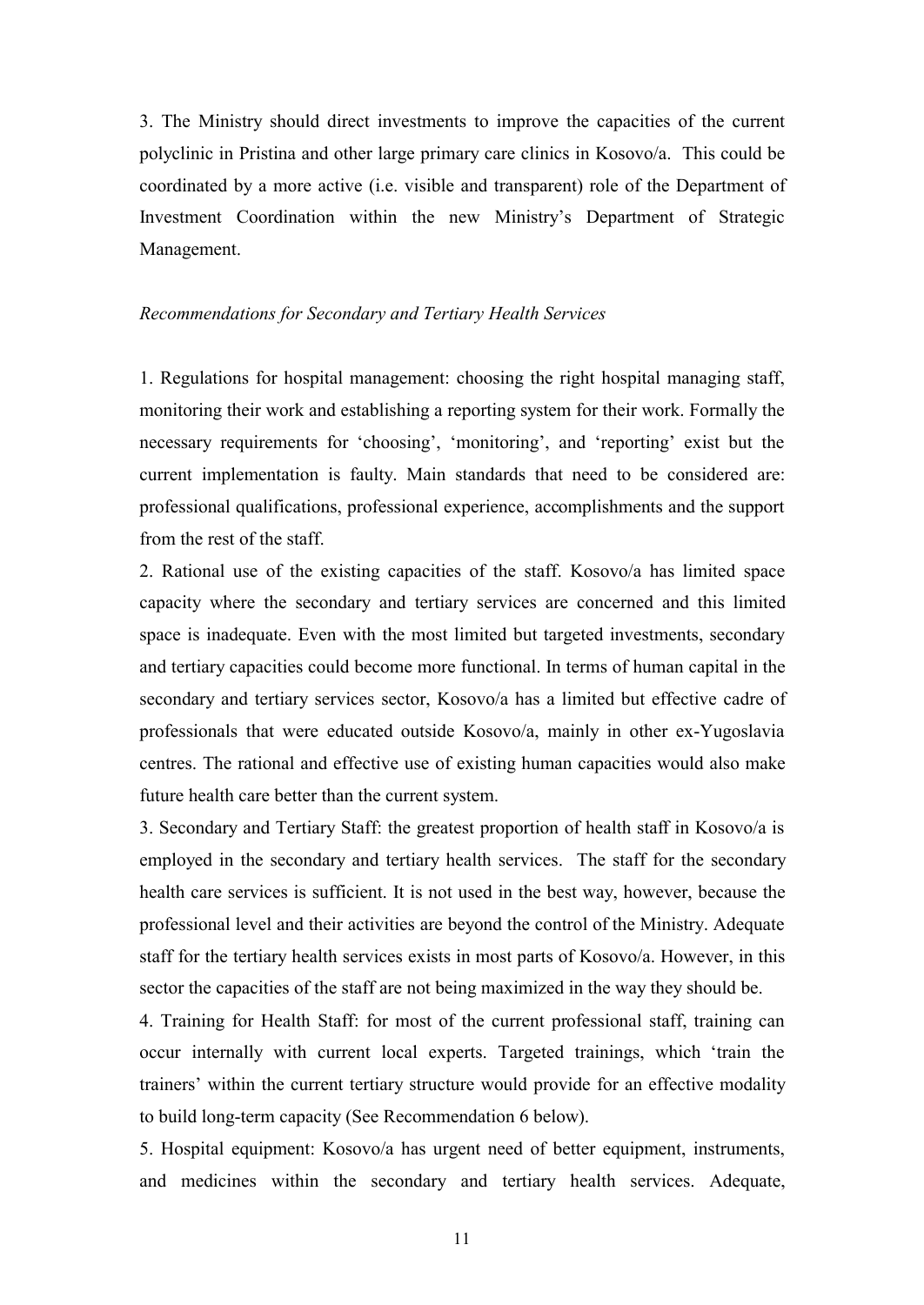appropriate, and available (i.e. a consistent supply) of equipment and supplies would enable faster and better levels of health services.

6. Cooperation with other health centres: for certain illnesses and indeed current specializations, Kosovo/a practitioners must have access to regional and worldwide best practices. In order to achieve this, the Ministry and University Medical Faculty should continue building upon their current low level of cooperation to organize trainings for targeted staff. The competitive selection of current staff professionals to participate in short-term trainings with emphasis on knowledge transfer upon return would benefit other staff in Kosovo/a. For long-term needs, other education possibilities from within the Faculty of Medicine must be pursued.

7. Providing sources for financial means for normal functioning of the secondary and tertiary health services. Establishing a fund for health care and insurance can be one of the sources to provide means for a better functioning health service. The members of the Expert Committee call upon all interested parties within the Ministry of Finance and the international donor community to re-examine current budget funding options. Without significant changes in the current funding mechanisms, the entire health care system will continue hurtling toward obsolescence.

8. Establishing and putting into practice emergency services for secondary and tertiary health services in Kosovo/a: there is a real need in Kosovo/a to establish an oncological centre as well as appropriate centres for radiotherapy. Other necessary services would be a poison centre and a cardio-surgery centre. Their functioning in Kosovo/a would not only enable health training but would also save many means (funds) that currently accumulate outside Kosovo/a. If the current budget deficiencies are such that it is impossible or imprudent to pursue these goals, then the Expert Committee urges all relevant parties to consider promoting the private development (through appropriate laws, tax credits, and regulation) of these necessary services.

9. Urgently open a hospital for secondary health services in Pristina. The staff for this hospital could be provided partially from the staff that currently work in the University Clinical Centre, and partially from Pristina's other main clinics. In this case, the Ministry should seriously consider building a new hospital. This would free tertiary health services from the cases that could be treated in the secondary services, and it would allow for more efficient use of current facilities.

10. For equal and all-inclusive access to the secondary and tertiary health institutions of Kosovo/a, it is necessary that the administration of all the hospitals in Kosovo/a,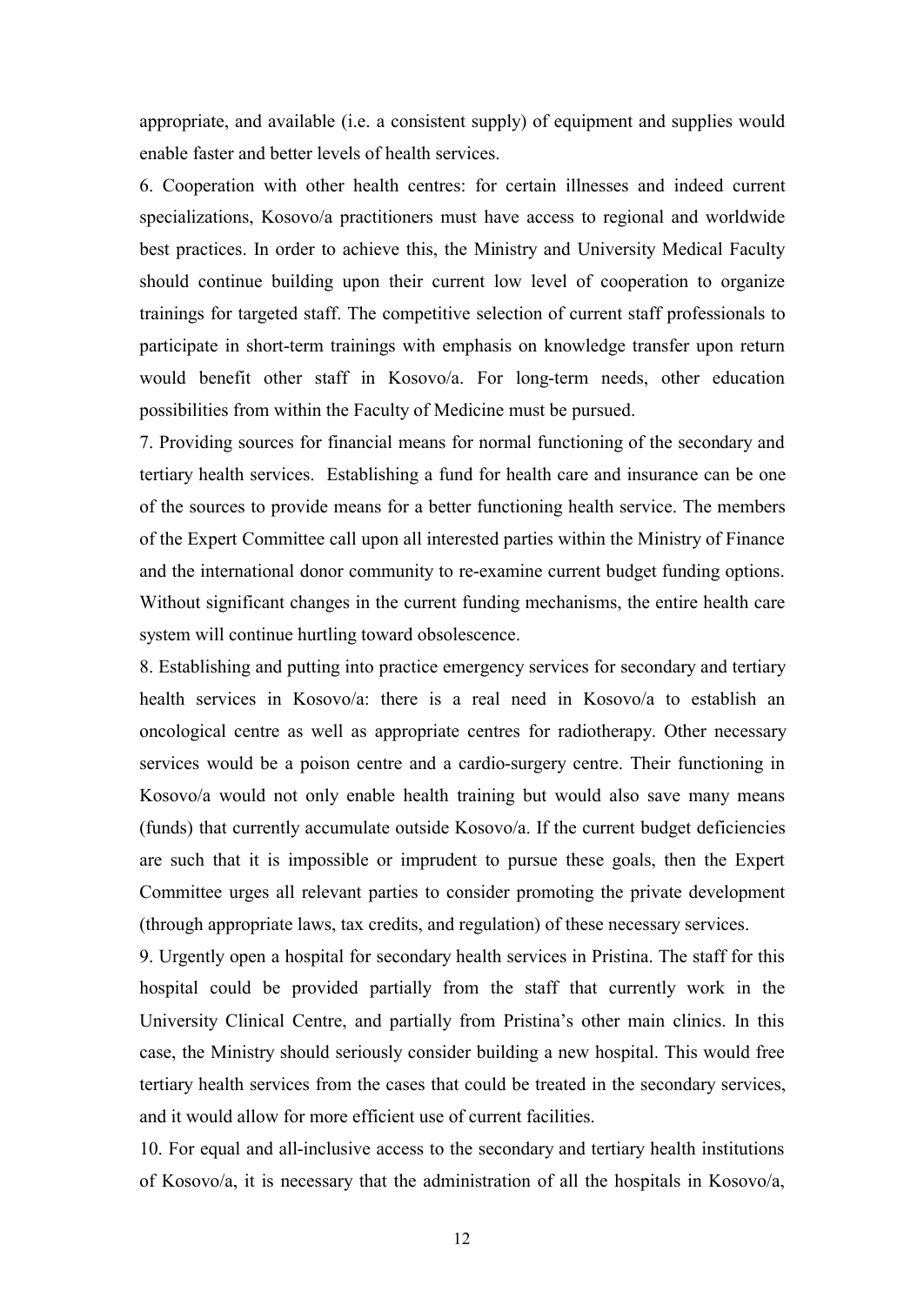including Mitrovica hospital, be from the legitimate institutions of Kosovo/a. For the same purpose, it is also necessary for the full coordination and cooperation between these institutions at Kosovo/a level.

11. Selecting centres of cooperation for Kosovo/a. UNMIK and the new Ministry should work hard to establish working relationships between the health care system in Kosovo/a and other successful regional medical centres. This would serve multiple needs including trainings, referral opportunities for special cases, and long-term capacity development.

#### *Health Care Delivery through the Private Sector*

1. The Group considers the private sector an essential part of the health system in Kosovo/a. This sector should be developed as part of a general strategy and it should be complementary and competitive to the public health sector. Considering the weak national economic situation, it is necessary to mobilize both local and international capital in order to assure an adequate health protection of the population.

2. It is the Group's opinion that today's private health sector is not regulated or controlled. This sector consists of individual units motivated by financial gains that do not work in cooperation with each other. The relationship between this sector and the public sector is not yet defined; moreover, the quality of services is, with only a few exceptions, generally weak.

3. This situation results from the fact that until now, the private sector has never been considered as part of a general development strategy for the health system in Kosovo/a. On the contrary, until today, all of the different governments have chosen to ignore or object to this sector and consequently the private sector never enjoyed equal attention in comparison with the public one.

4. The Group draws attention to the absolute right of the citizens to choose their doctor and to the undisputed obligation of the government to create the necessary conditions to guarantee this right. In this regard, the Group proposes the drafting of two different health insurance schemes, which would work as equal partners in both sectors by complementing as well as competing with each other.

5. The Group requests that in the shortest time possible, the Government approve the laws that would regulate the establishment of private health institutions. These laws would be able to control the quality of the health services, to enforce these individual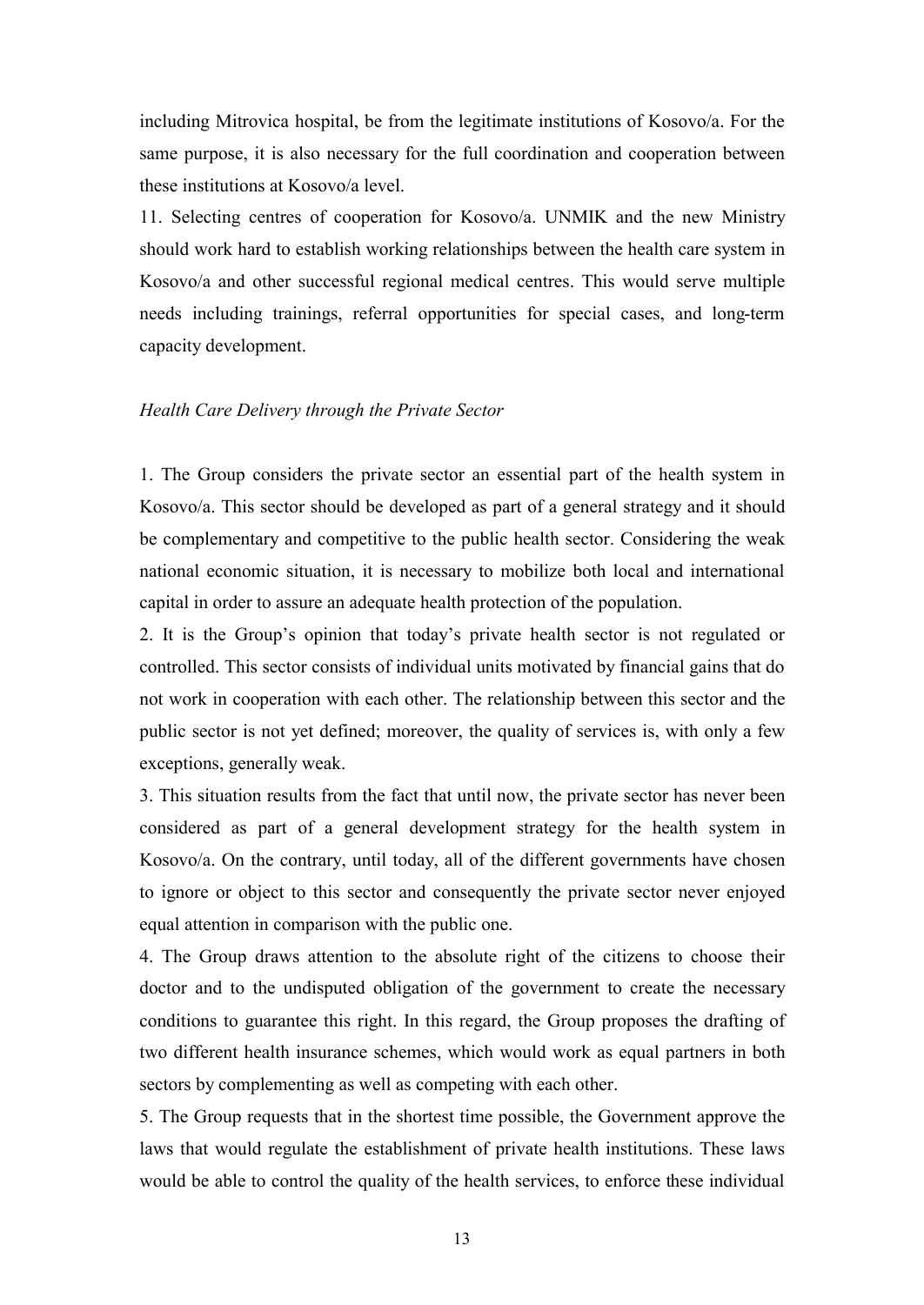units in the health sector to work in harmony and cooperation with each other, and shape the relationship between the private sector and the public health institutions.

6. The Group proposes that the relevant international and local organizations complete feasibility studies and establish a plan of action for funding to develop specific health services, e.g. the oncology institute, cardiology/cardiovascular surgery and organ transplant surgery. Strategic assistance for the development of this necessary care should be offered through lower taxes, long-term credits and partnerships with investors from the private sector. One kind of partnership could be created through new facility building or allowing the private use of certain existing facilities, particularly considering the hesitation on the part of foreign investors to invest in real estate in Kosovo/a, as a result of the undefined political status.

7. The Group proposes that the Association of the Doctors of Kosova take the lead in pushing for private health institutions to be organized quickly within this professional association. Moreover the Association of the Doctors of Kosova should engage the appropriate bodies within the Assembly to propose new laws and regulations which, in turn, could be reviewed by the relevant authorities within the Kosovo/a Assembly.

#### *Health Insurance*

1. The Group considered that the establishment of health insurance plans is essential and urgent. Such plans should reflect the responsibility of every citizen for his or her medical condition and would provide the necessary funds for the proper functioning and improvement of the health services.

2. The model for a Health Insurance of Kosovo/a should be based on established and successful practices as well as the equality principle. This insurance should guarantee to all people of Kosovo/a the mandatory health insurance for all the different levels of health services.

3. Apart from this mandatory insurance, the government should enable the establishment of institutions for private health insurance. These institutions should be modern and should function based on the law of the market. The government should also create the proper conditions so that the funds gathered through these insurances are applied in both the public and private institutions.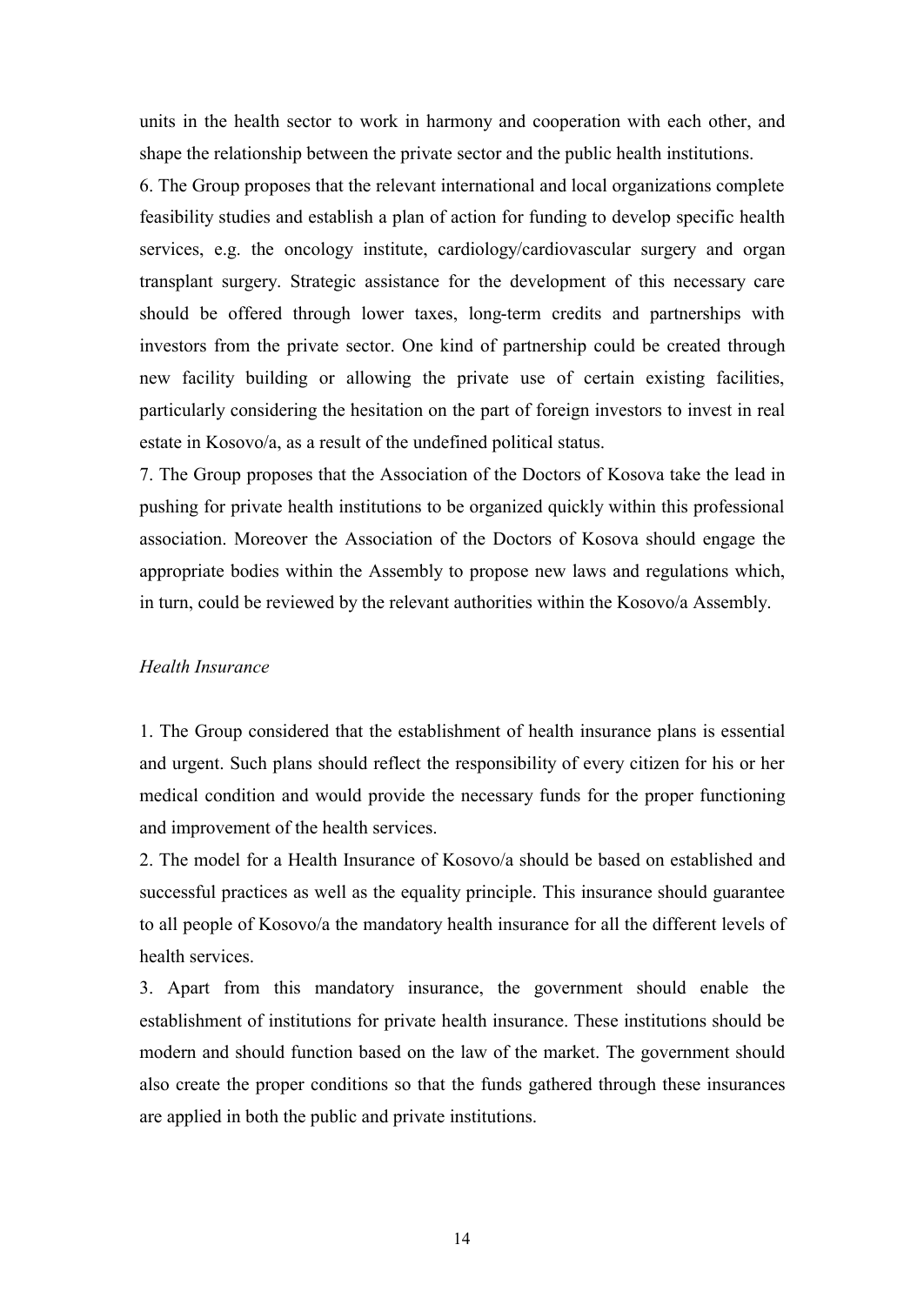4. These funds should also assure medical treatment in specialized medical centres outside Kosovo/a, for health services that are lacking in Kosovo/a, but under the supervision of previously established regulations and laws.

5. The Group welcomes the attempts of the government to establish the health insurance fund but would like to reconsider the proposed system which excludes the local employees of the UN, the OSCE, KFOR, governmental representatives and other similar types of institutions from the obligation to pay for the otherwise mandatory health insurance payments. This system also does not charge the international companies for services offered by the local institutions (for local and international staff). The Group requests the UNMIK government to review this decision and consider the amount of funds that could be generated.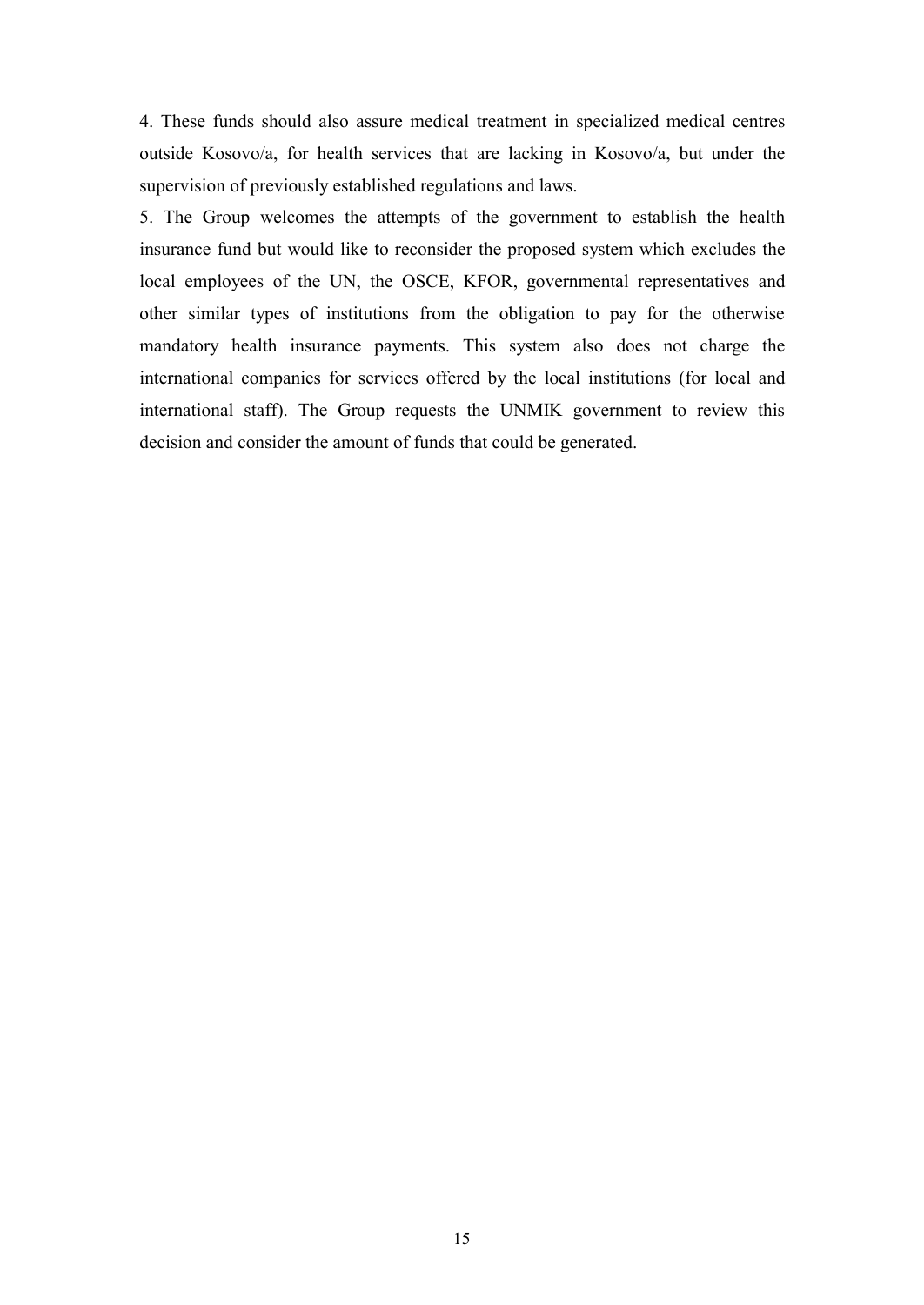## **VI. Annex**

### **A. Programme**

Standing Technical Working Group Workshop on the Health Care System

| <b>TIME</b>  | <b>ACTIVITY</b>                                                    |
|--------------|--------------------------------------------------------------------|
| $9:15-9:30$  | <b>Introductory Remarks: Robert Curis</b>                          |
|              | Country Director ECMI Kosovo/a                                     |
| $9:30-11:30$ | <b>First Session: Chair: Luan Jaha</b>                             |
|              | Vice Chair ECMI STWG Health and Social Welfare Expert              |
|              | Committee                                                          |
|              | Adem Limani and Ruzhdija Krijestorac                               |
|              | An Overview of the Kosovo/a Health Care System                     |
|              | Adem Limani, Izet Sadiku, Idriz Mumci and Haliti Ferizi            |
|              | Primary, Secondary and Tertiary Sectors<br>$\bullet$               |
|              | Key Social Welfare Issues<br>$\bullet$                             |
|              | Discussion and Debate                                              |
|              |                                                                    |
| 11:30-12:00  | Coffee Break                                                       |
| 12:00-13:00  | <b>Second Session: Chair: Adem Limani</b>                          |
|              | Chair ECMI STWG Health and Social Welfare Expert                   |
|              | Committee                                                          |
|              | Luan Jaha and George Boulton, World Bank Health Care               |
|              | <b>Consultant</b>                                                  |
|              | Developments in Health Care Insurance<br>$\bullet$                 |
|              | Health Care: the Private Sector<br>$\bullet$                       |
|              | Financing Health Care in the Public Sector<br>$\bullet$            |
|              | Discussion and Debate                                              |
|              |                                                                    |
|              |                                                                    |
| 13:00-14:00  | <b>Third Session: Conclusions</b>                                  |
|              | <b>Chair: Izet Sadiku</b>                                          |
|              | Vice Chair ECMI STWG Health and Social Welfare Expert<br>Committee |
|              |                                                                    |
|              | Conclusions as a "Point of Departure"                              |
|              | The Next Step<br>$\bullet$                                         |
| 14:00        | Lunch                                                              |
|              |                                                                    |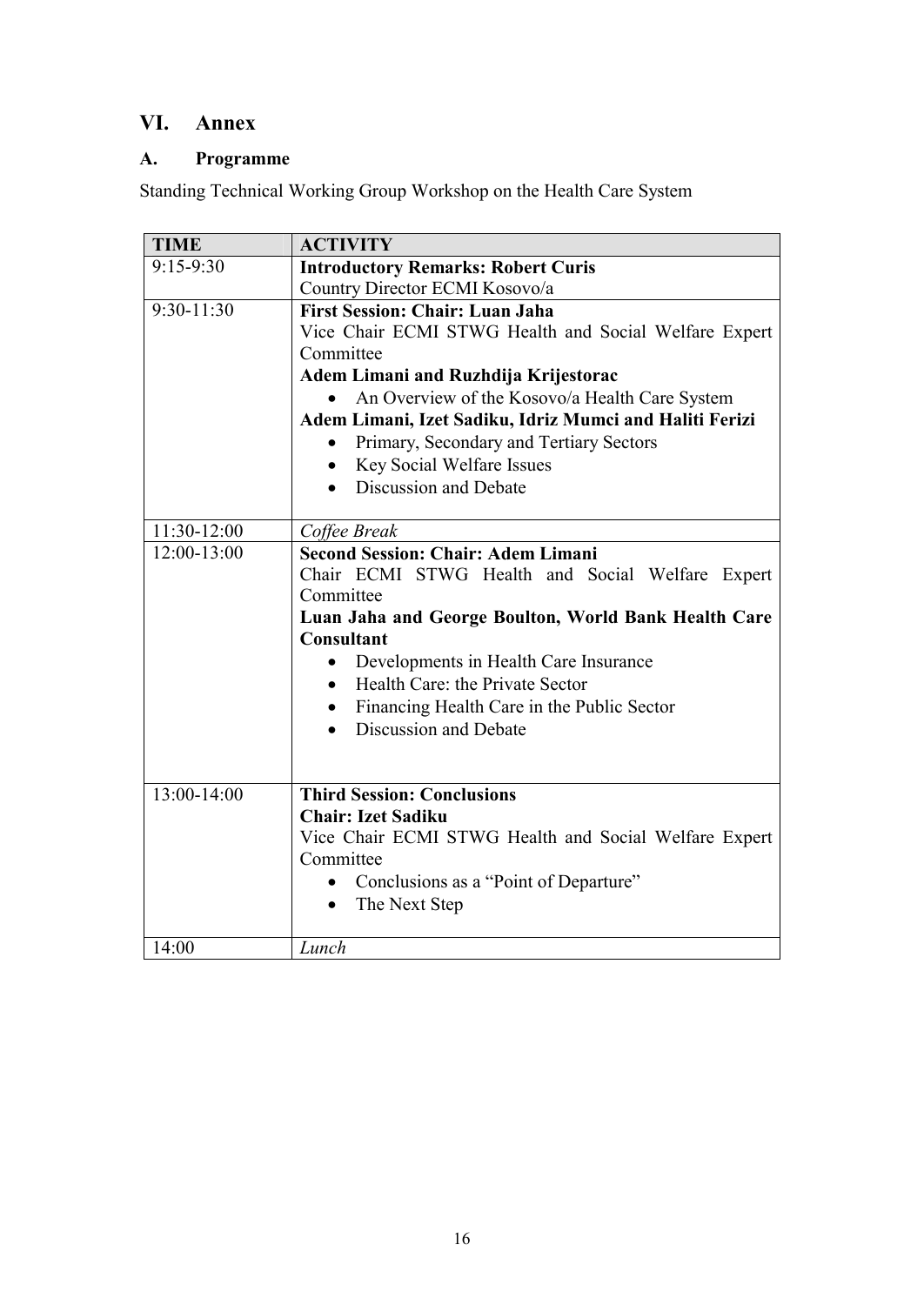### **B. List of Participants**

| Hysni Bajrami        | Democratic Part of Kosovo (PDK)                          | A            |
|----------------------|----------------------------------------------------------|--------------|
| Mevludin Krasniqi    | Democratic Party of Kosovo (PDK)                         | A            |
| Ruzhdi Hamza         | Democratic Party of Kosovo (PDK)                         | $\mathbf N$  |
| Izet Sadiku          | Democratic League of Kosovo (LDK)                        | $\mathbf{A}$ |
| Alberta Troni        | Democratic League of Kosovo LDK                          | A            |
| Ilir Salihu          | Democratic League of Kosovo LDK                          | A            |
| Besnik Osmani        | Democratic League of Kosovo LDK                          | $\mathbf{A}$ |
| Valon Murati         | Alliance for the future of Kosovo(AAK)                   | $\mathbf{A}$ |
| Gafurr Podvorica     | Liberal Party of Kosovo (PLK)                            | A            |
| Nazmi Halimi         | Social Democratic party of Kosovo (PSDK)                 | $\mathbf{A}$ |
| Gjylnaze Syla        | Alliance for the future of Kosovo AAK                    | N            |
| Sebahate Grajqevci   | Alliance for the future of Kosovo AAK                    | ${\bf N}$    |
| Sabrije Rama         | Alliance for the future of Kosovo AAK                    | $\mathbf{A}$ |
| Mejreme Mara Berisha | Alliance for the future of Kosovo AAK                    | $\mathbf{A}$ |
| Fakir Spahiu         | Alliance for the future of Kosovo AAK                    | $\mathbf{A}$ |
| Mehmed Ceman         | Bosniak Social Democratic Association of Kosovo          | $\mathbf{A}$ |
|                      | (BSDAK)                                                  |              |
| Ruzdija Krijestorac  | Social Demokratic Association(SDA)                       | A            |
| Nebahat Doģan        | NGO'GUNES'                                               | $\mathbf{A}$ |
| Serafetin Ömer       | <b>Turk Democratic Party (TDB)</b>                       | $\mathbf{A}$ |
| Nexhmedin Sejdiu     | Kosovo Protection Corps (KPC)                            | A            |
| Luan Jaha            | Not affiliated                                           | A            |
| Ali Bajgora          | Not affiliated                                           | $\mathbf{A}$ |
| Gjylieta Mushkolaj   | Not affiliated                                           | $\mathbf{A}$ |
|                      |                                                          |              |
| Avdullah Qafani      | <b>Egyptian Party</b>                                    | $\mathbf{A}$ |
| Ymer Shatri          | NGO 'Handikos'                                           | A            |
| Drita Bala           | Not affiliated                                           | $\mathbf N$  |
| Gani Toska           | Roma Party                                               | $\mathbf{A}$ |
| Senad Adrovic        | Not affiliated                                           | ${\bf N}$    |
| Fahri Beqa           | Democratic Party of Kosovo (PDK)                         | A            |
| Diamant Kastrati     | Organization for Security and Co-operation in            | ${\bf N}$    |
|                      | Europe (OSCE)                                            |              |
| Dragan Velic         | Serb National Council (SNC)                              | N            |
| Fedzat Sagdati       | Organization for Security and Co-operation in            | $\mathbf N$  |
|                      | Europe(OSCE)                                             |              |
| Ardian Jashari       | NGO 'Economic Development Agency' (EDA)                  | $\mathbf N$  |
| Halit Ferizi         | NGO 'Handikos'                                           | A            |
| Arbnor Pula          | NGO "Forum for Democratic Initiative" (FID)              | A            |
| Mirlinda Kusari      | NGO 'Women Business Association" (SHERA)                 | $\mathbf{A}$ |
| <b>Bersant Disha</b> | NGO 'Kosovo Initiative for Democratic Society'<br>(KIDS) | $\mathbf{A}$ |
| Ibrahim Makolli      | NGO "Council for Human Rights" (KMDLNJ)                  | A            |
| Enver Hasani         | Not affiliated                                           | N            |
| Makfire Lutolli      | Not Affiliated                                           | A            |
| Suzana Arni          | NGO "Kosovo Civil Society Foundation"(KCSF)              |              |
| Bayram Rogova        | Turk NGO'SHEFKAT"                                        | A<br>A       |
|                      |                                                          |              |